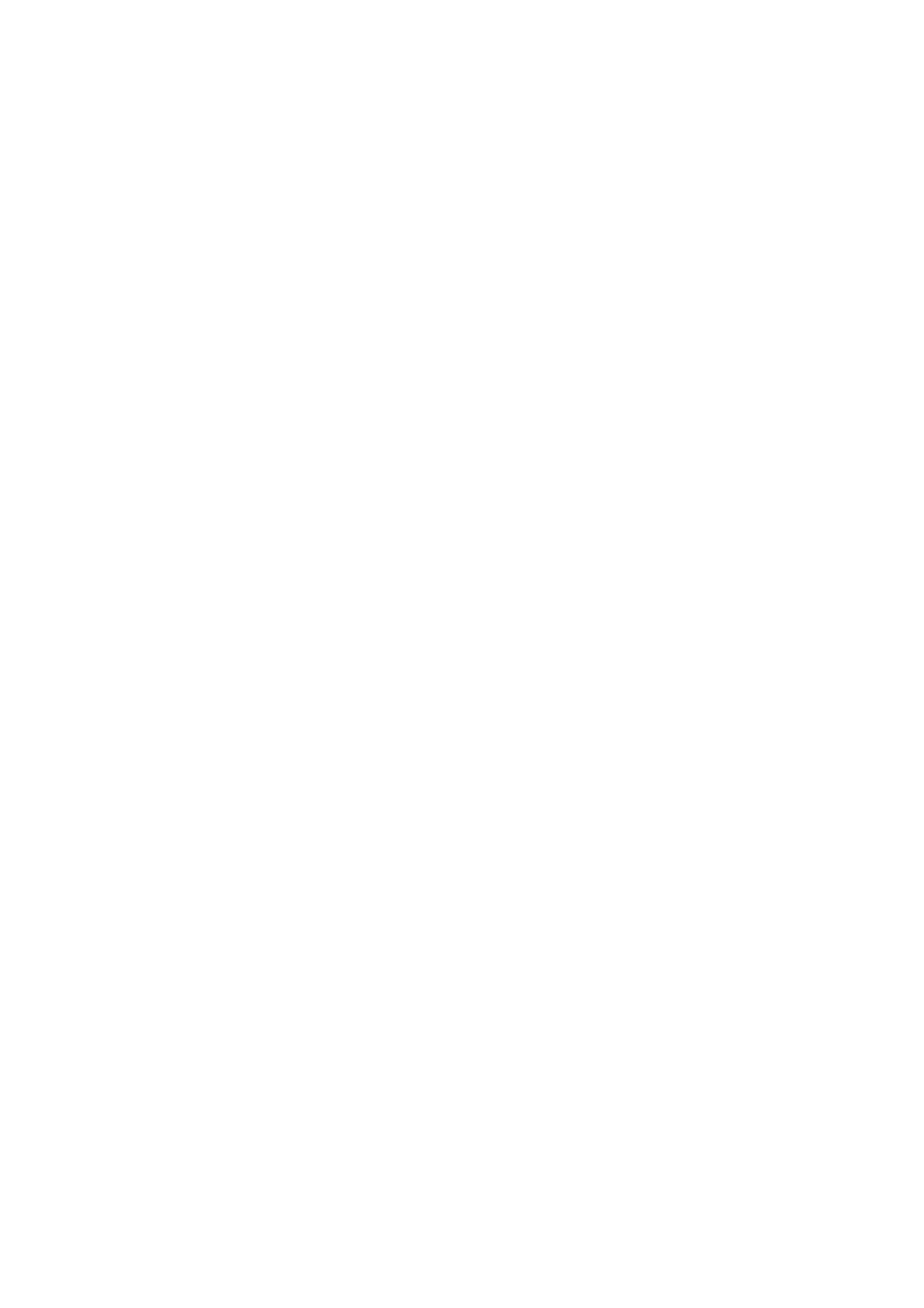## TYPES OF SHARPENINGS







Edges with radius Edges with sharpened diameter

Chamfered edges





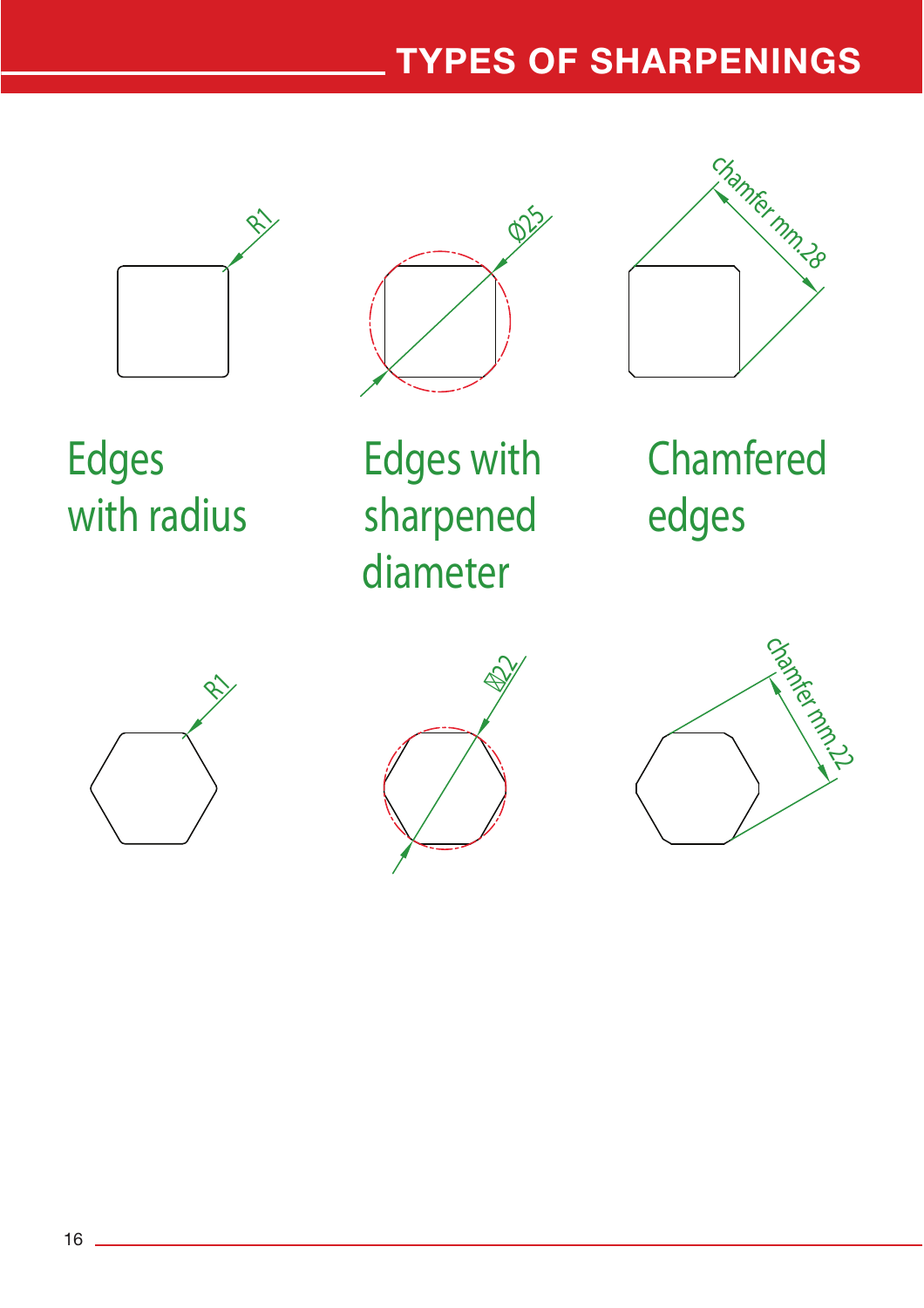## Pre-holes for the execution of square profiles



| <b>Measure</b><br>A H11 | Ø pre-hole<br>Β | Ø interaxis<br>C |  |
|-------------------------|-----------------|------------------|--|
| 20                      | 21              | 26,4             |  |
| 21                      | 22              | 27,7             |  |
| 22                      | 23,1            | 29               |  |
| 23                      | 24,1            | 30,3             |  |
| 24                      | 25,2            | 31,7             |  |
| 25                      | 26,2            | 33               |  |
| 26                      | 27,3            | 34,3             |  |
| 27                      | 28,3            | 35,6             |  |
| 28                      | 29,4            | 36,9             |  |
| 29                      | 30,4            | 38,3             |  |
| 30                      | 31,5            | 39,6             |  |
| 31                      | 32,5            | 40,9             |  |
| 32                      | 33,6            | 42,2             |  |
| 33                      | 34,6            | 43,5             |  |
| 34                      | 35,7            | 44,9             |  |
| 35                      | 36,7            | 46,2             |  |
| 36                      | 38,8            | 47,5             |  |
| 37                      | 39,8            | 48,8             |  |
| 38                      | 40,9            | 50               |  |
| 39                      | 41,9            | 51,3             |  |
| 40                      | 43              | 52,6             |  |
| 41                      | 44              | 53,9             |  |
| 42                      | 45,1            | 55,2             |  |
| 43                      | 46,1            | 56,5             |  |
| 44                      | 47,2            | 57,9             |  |
| 45                      | 48,2            | 6,02             |  |
| 46                      | 49,3            | 61,5             |  |
| 47                      | 50,3            | 62,9             |  |
| 48                      | 51,4            | 64,2             |  |
| 49                      | 52,4            | 65,5             |  |
| 50                      | 53,5            | 66,9             |  |



| Measure<br>A H11 | Ø Rough-holes<br>D | On diameter<br>E |  |
|------------------|--------------------|------------------|--|
| 20               | 4,75<br>21,4       |                  |  |
| 21               | 5                  | 22,4             |  |
| 22               | 5,3                | 23,45            |  |
| 23               | 5,5                | 24,5             |  |
| 24               | 5,75               | 25,6             |  |
| 25               | 6                  | 26,65            |  |
| 26               | 6,25               | 27,7             |  |
| 27               | 6,5                | 28,8             |  |
| 28               | 6,7                | 29,85            |  |
| 29               | 6,95               | 30,9             |  |
| 30               | 7,2                | 32               |  |
| 31               | 7,45               | 33               |  |
| 32               | 7,7                | 34,1             |  |
| 33               | 7,9                | 35,15            |  |
| 34               | 8,15               | 36,25            |  |
| 35               | 8,4                | 37,3             |  |
| 36               | 8,65               | 38,35            |  |
| 37               | 8,9                | 39,4             |  |
| 38               | 9,15               | 40,5             |  |
| 39               | 9,4                | 41,6             |  |
| 40               | 9,7                | 42,65            |  |
| 41               | 9,9                | 43,7             |  |
| 42               | 10,2               | 44,8             |  |
| 43               | 10,45              | 45,9             |  |
| 44               | 10,7               | 47               |  |
| 45               | 10,9               | 48               |  |
| 46               | 11,15              | 49,1             |  |
| 47               | 11,4               | 50,15            |  |
| 48               | 11,75              | 51,25            |  |
| 49               | 12                 | 52,3             |  |
| 50               | 12,3               | 53,4             |  |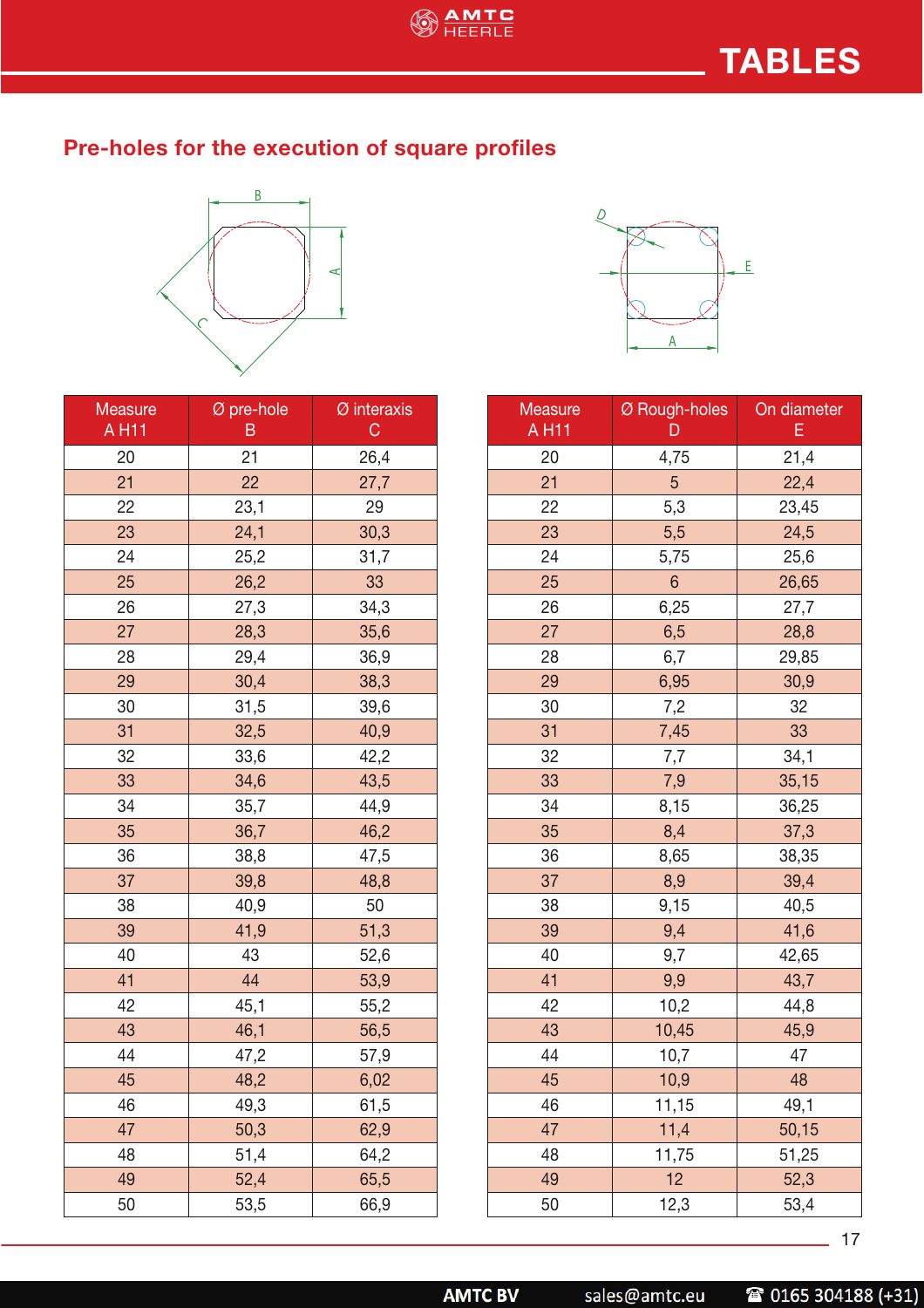## Pre-hole for the execution of hexagon profiles



| Measure<br>A H11 | Ø of 6 holes<br>B | Ø interaxis<br>$\mathsf C$ |  |
|------------------|-------------------|----------------------------|--|
| 30               | 8,3               | 23                         |  |
| 31               | 8,6               | 24,8                       |  |
| 32               | 8,9               | 25,6                       |  |
| 33               | 9,2               | 26,4                       |  |
| 34               | 9,5               | 27,2                       |  |
| 35               | 9,8               | 28                         |  |
| 36               | 10,1              | 28,8                       |  |
| 37               | 10,3              | 29,6                       |  |
| 38               | 10,6              | 30,4                       |  |
| 39               | 10,9              | 31,2                       |  |
| 40               | 11,2              | 32                         |  |
| 41               | 11,5              | 32,8                       |  |
| 42               | 11,8              | 33,6                       |  |
| 43               | 12                | 34,4                       |  |
| 44               | 12,3              | 35,2                       |  |
| 45               | 12,6              | 36                         |  |
| 46               | 12,9              | 36,8                       |  |
| 47               | 13,1              | 37,6                       |  |
| 48               | 13,4              | 38,4                       |  |
| 49               | 13,7              | 39,2                       |  |
| 50               | 14                | 40                         |  |
| 52               | 14,6              | 41,6                       |  |
| 55               | 15,4              | 44                         |  |
| 58               | 16,2              | 47,2                       |  |
| 60               | 16,8              | 48                         |  |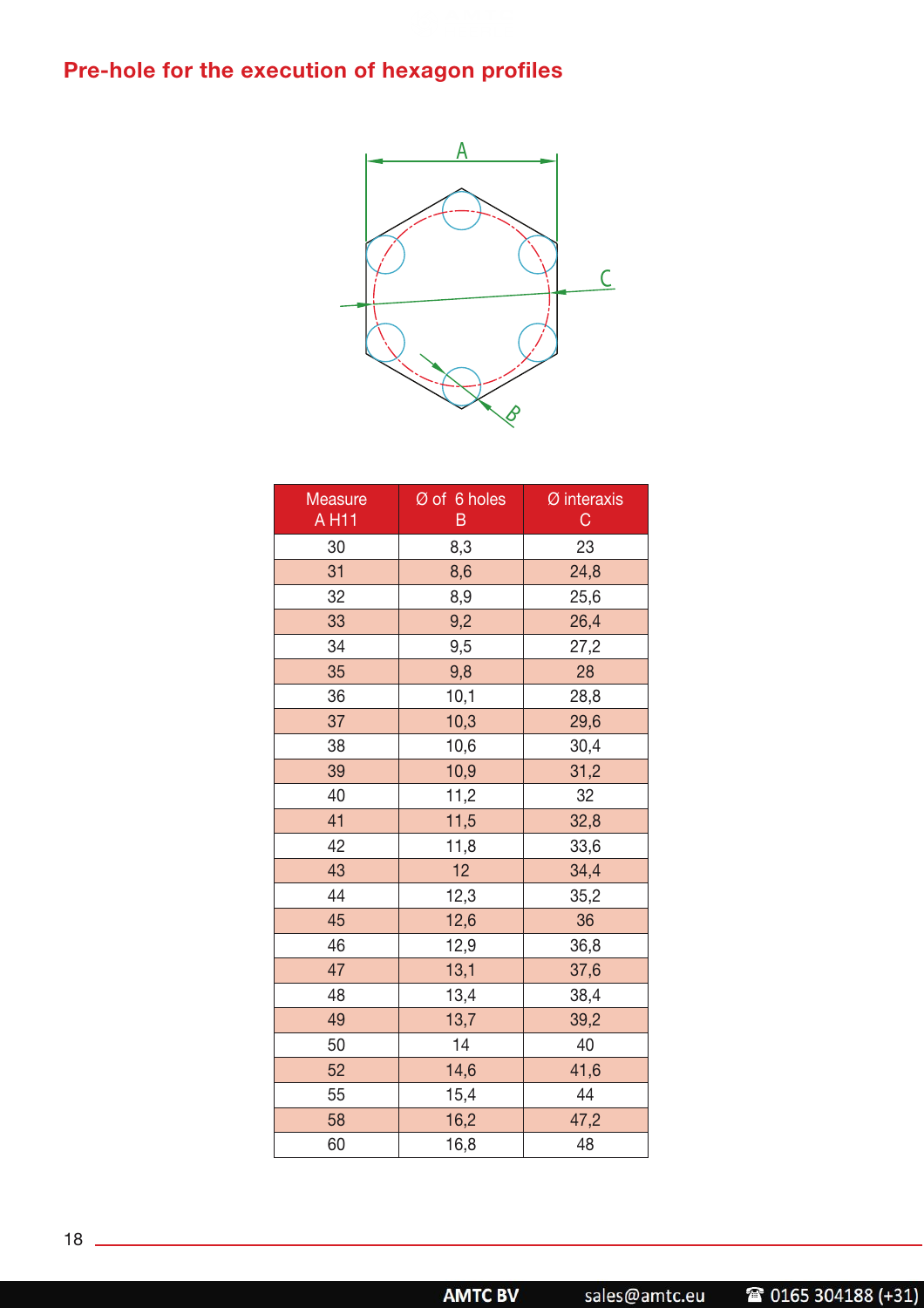Pre-holes and diagonals for the execution of double square profiles



| Mesaure<br>A H11 | Ø of 8 holes<br>B | <b>Interaxis C</b> | Ø of central<br>hole D | Diagonal of<br>tool E |
|------------------|-------------------|--------------------|------------------------|-----------------------|
| 10               | 2,50              | 9,85               | 11,10                  | 13,20                 |
| 11               | 2,75              | 10,80              | 12,20                  | 14,50                 |
| 12               | 3,00              | 11,80              | 13,35                  | 15,90                 |
| 13               | 3,25              | 12,80              | 14,50                  | 17,20                 |
| 14               | 3,50              | 13,80              | 15,60                  | 18,50                 |
| 15               | 3,75              | 14,80              | 16,70                  | 19,80                 |
| 16               | 4,00              | 15,75              | 17,80                  | 21,10                 |
| 17               | 4,25              | 16,70              | 18,90                  | 22,50                 |
| 18               | 4,50              | 17,70              | 20,00                  | 23,70                 |
| 19               | 4,75              | 18,70              | 21,10                  | 25,10                 |
| 20               | 5,00              | 19,70              | 22,30                  | 26,40                 |
| 21               | 5,25              | 20,70              | 23,40                  | 27,70                 |
| 22               | 5,50              | 21,60              | 24,50                  | 29,00                 |
| 23               | 5,75              | 22,65              | 25,60                  | 30,40                 |
| 24               | 6,00              | 23,60              | 26,70                  | 31,70                 |
| 25               | 6,25              | 24,60              | 27,80                  | 33,00                 |
| 26               | 6,50              | 25,60              | 29,00                  | 34,30                 |
| 27               | 6,75              | 26,55              | 30,00                  | 35,60                 |
| 28               | 7,00              | 25,60              | 31,20                  | 37,00                 |
| 29               | 7,25              | 28,55              | 32,30                  | 38,30                 |
| 30               | 7,50              | 29,50              | 33,40                  | 39,60                 |
| 31               | 7,75              | 30,50              | 34,50                  | 41,00                 |
| 32               | 8,00              | 31,50              | 35,60                  | 42,30                 |
| 33               | 8,25              | 32,50              | 36,70                  | 43,60                 |
| 34               | 8,50              | 33,50              | 37,90                  | 44,90                 |
| 35               | 8,75              | 34,50              | 39,40                  | 46,20                 |
| 36               | 9,00              | 35,40              | 39,40                  | 46,20                 |
| 37               | 9,25              | 36,40              | 42,30                  | 48,90                 |
| 38               | 9,50              | 37,30              | 42,50                  | 50,40                 |
| 39               | 9,75              | 38,30              | 43,70                  | 51,80                 |
| 40               | 10,00             | 39,20              | 44,00                  | 53,20                 |